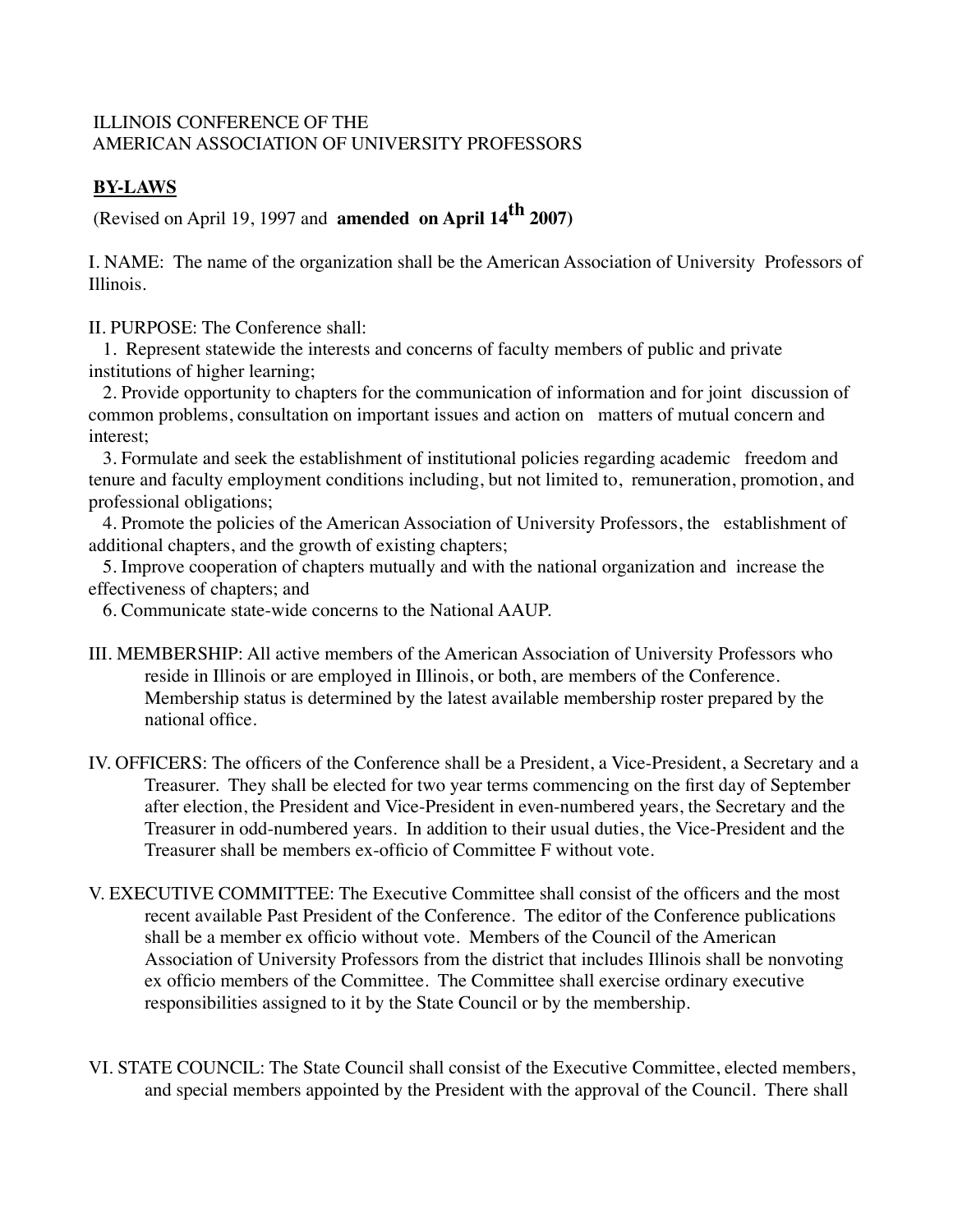be nine members elected by Conference members for three year staggered terms commencing on the first day of September after election. No more than one member may be elected from any one institution or in the case of an institution having more than one campus from any one campus of that institution. Chairs of standing committees are special members of the Council. All special members serve two year renewable terms.

The Council shall implement Conference policies as set at Conference membership meetings, review the work of the executive Committee, fill vacancies on the Executive Committee until the next Annual Meeting, and facilitate collective action by chapters on matters of professional concern. Meetings of the Council may be called by the Executive Committee or by petition. A quorum of the Council shall consist of a majority of the officers and elected members considered as a group.

By the nature of their position, members of the State Council are eligible to serve as delegates to the annual meeting of the American Association of University Professors, the annual meeting of the Assembly of State Conferences and the meetings of the Collective Bargaining Congress.

- VII. MEETINGS: There shall be an Annual Meeting of the membership of the Conference in each calendar year, preferably before April 1. Additional membership meetings may be called by the State Council. At these meetings Conference members shall set Conference policies, transact the business of the Conference, and review and ratify the actions of the Executive Committee and the State Council. A quorum shall be a majority of members registered in a list of those in attendance at the meeting maintained by the Secretary. Meetings will be conducted according to the By-Laws.
- VIII. VOTING AT MEMBERSHIP MEETINGS: Each Conference member registered as attending a meeting is entitled to vote at that meeting on all questions. With respect to each question, upon request of one fifth of the registered members present and voting, individual voting shall be replaced by proportional voting. In such a vote, each chapter shall be entitled to one vote for each Active Member of the chapter. The votes to which a chapter is entitled shall be cast by its accredited delegate, its votes shall be equally divided among its delegates. Each registered member who is not a member of a chapter shall be entitled to one vote.
- IX. ELECTIONS: If there is only one nomination for an elected position that nominee shall be deemed elected with the close of the Annual Meeting. Contested elections shall be by secret mail ballot. The Secretary shall prepare ballots containing the names of all nominees with relevant biographical data and a statement of the methods of nominations. Ballots shall be mailed to all Conference members at a time to be determined by the Council and announced at the Annual Meeting and the polls shall be closed one month after the mailing. The nominee receiving a plurality of votes shall be declared elected.
- X. NOMINATING COMMITTEE: The Executive Committee shall appoint subject to the approval of the State Council a Nominating Committee of five members, three of whom shall not be members of the State Council.